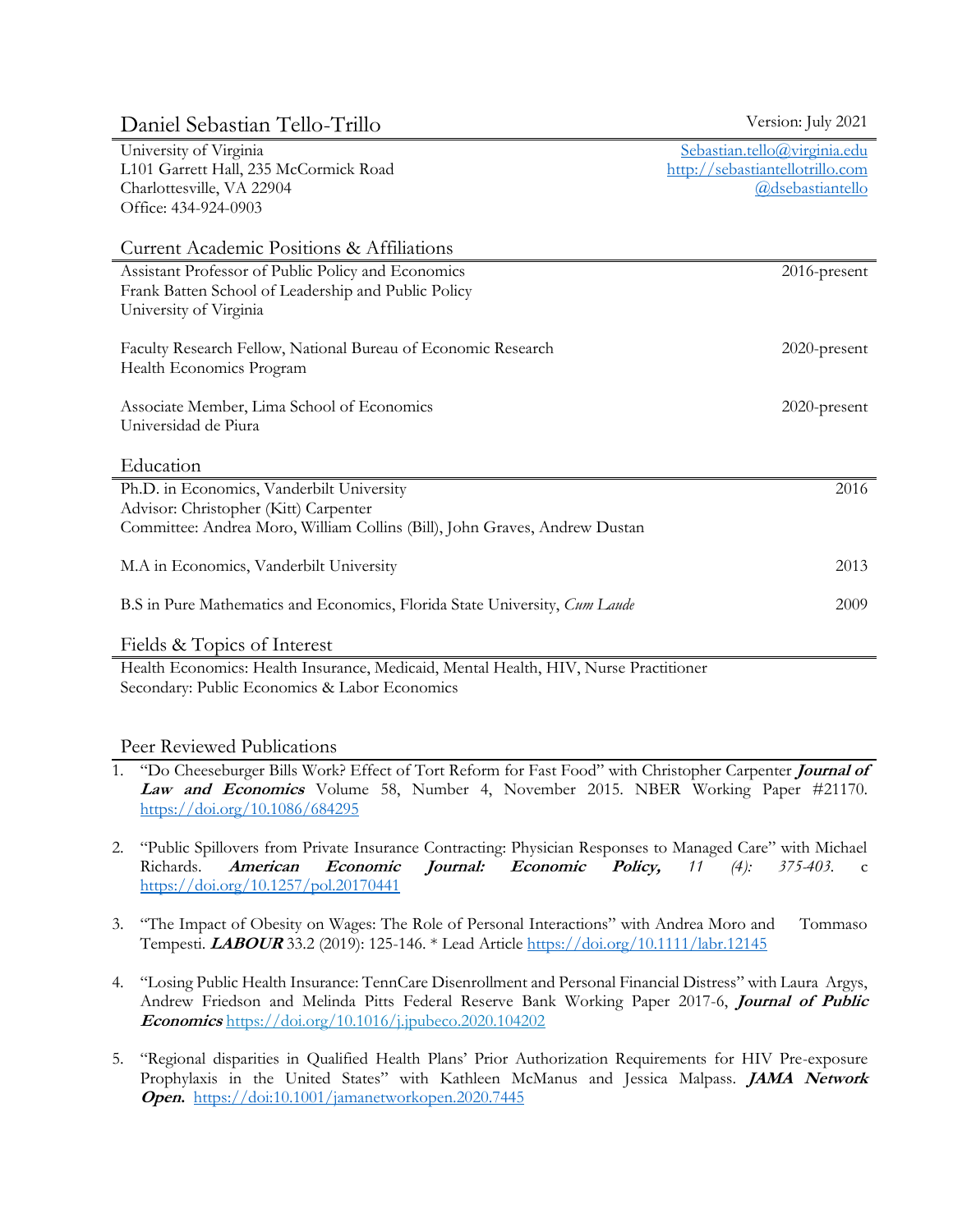- 6. "Connecting Medicaid and Child Support: Evidence from Disenrollment" with Lindsey Bullinger. **Review of Economic of the Household** <https://doi.org/10.1007/s11150-021-09547-w>
- 7. "Private Coverage Mandates, Business Cycles, and Provider Treatment Intensity" with Michael Richards. **Health Economics** <https://doi.org/10.1002/hec.4250>
- 8. "Losing Public Health Insurance on Preventative Care, Health, and Emergency Department Use: Evidence from the TennCare Disenrollment" **Southern Economic Journal <https://doi.org/10.1002/soej.12504>**

#### Working Papers

"Losing Insurance and Behavioral Health Hospitalizations: Evidence from a Large-scale Medicaid Disenrollment" with Catherine Maclean, Chandler McClellan and Douglas Webber. NBER Working Paper (w25936).

"The introduction of PrEP on HIV: Incidence, Mortality and Heterogeneity" with Kathleen McManus.

"Health Insurance for Whom? The 'Spill-up' Effects of Children's Health Insurance on Mothers" with Daniel Grossman and Barton Willage

#### Grants

| Bankard Fund for Political Economy for Conferences (\$2,750) | 2020  |
|--------------------------------------------------------------|-------|
| 3 Cavaliers Grant – University of Virginia (\$60,000)        | 2019. |

#### Fellowships & Recognitions

| National Bureau of Economic Research, Faculty Research Fellow                | 2020-present |
|------------------------------------------------------------------------------|--------------|
| Institute of Research on Poverty Scholar-in-Residence Program                | 2019         |
| John Heinz Dissertation Award                                                | 2018         |
| Diversity in Training in Economic Fellowship                                 | 2018         |
| APPAM PhD Dissertation Award, Honorable Mention                              | 2016         |
| APPAM 1 <sup>st</sup> place Poster Presentation                              | 2016         |
| National Science Foundation Graduate Research Fellowship                     | 2011-2016    |
| Robert Wood Johnson Foundation, Health Policy Fellowship                     | 2011-2016    |
| <b>Health Policy Certificate</b>                                             | 2016         |
| AEA Mentoring Program Award                                                  | 2015         |
| Kirk Dornbush Summer Research Grant                                          | 2014         |
| Faculty-Student Collaborative Research Grant                                 | 2014         |
| AEA National Science Foundation Summer Economics Fellowship                  | 2008-2010    |
| Florida State University Office of Multicultural Affairs, Promising Minority | 2007         |
| Leader                                                                       |              |
| Florida State University Grant                                               | 2005-2009    |
| Southern Scholarship Foundation                                              | 2005-2009    |

Academic Conference Presentation and Invited Seminars

2020: Indiana University Health Policy Workshop; Ball State, Department of Economics; UC Davis Center for Poverty Research Seminar; Williams College, Department of Economics; U.S. Census Bureau; George Washington University, Collaborative Health Economics Seminar Series; American University (cancelled); Washington State University (cancelled); Montana State University (cancelled); University of Wisconsin Madison, Center for Demography of Health and Aging

2019: Vanderbilt Empirical Applied Microeconomics Lunch Workshop; West Virginia University, Department of Economics; University of Barcelona, Department of Economics; Association for Public Policy & Management (Conference); Latin American and Caribbean Economic Association: Health Economics Network (conference)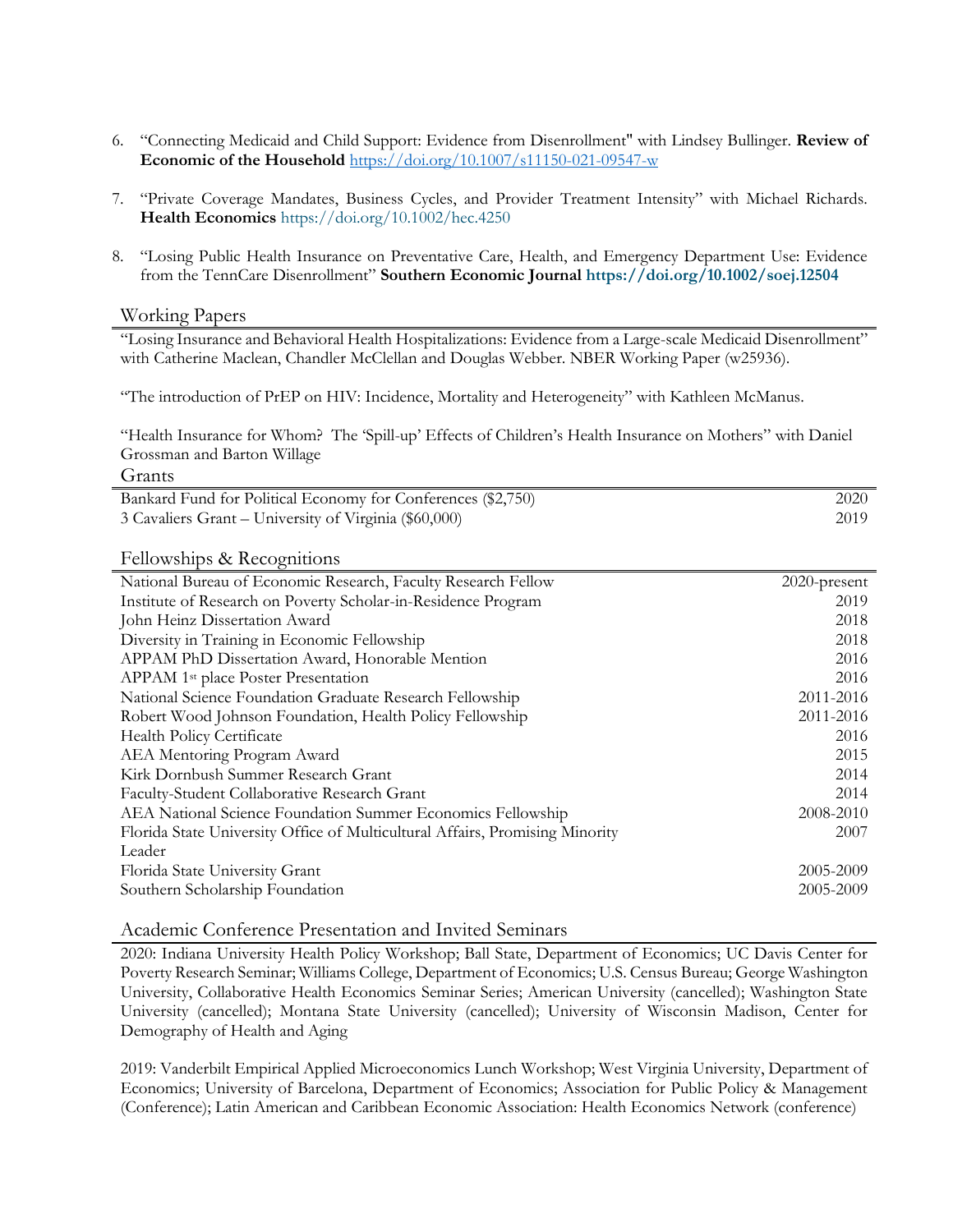2018: American Economic Association ASSA (conference); Eastern Economic Association (conference) American Association of Health Economist (conference); San Diego State University, Center for Health Policy Seminar; Georgia State University, Department of Economics; Association for Public Policy Analysis and Management (conference); Southern Economic Association (conference)

2017-2015: Utah State University, Department of Economics; Southern Economic Association (conference); Vanderbilt University, Department of Health Policy; University of Louisville, Department of Economics; Middle Tennessee State University, Department of Economics; UDEP Workshop for young Economists (conference); Substance Abuse and Mental Health Services Administration; AEA Allied Social Science Associations (conference)

### Teaching Experience

| Research and Data Methods II, Masters in Public Policy | 2017-2021 |
|--------------------------------------------------------|-----------|
| Applied Policy Project, Masters in Public Policy       | 2017-2021 |
| Health Policy and Economics, Master in Public Policy   | 2017      |
|                                                        |           |
|                                                        |           |

#### Student Advising

| Committee member. Melissa Spencer, PhD       | Expected 2021 |
|----------------------------------------------|---------------|
| Honors thesis: Lamiya Zaveri (Economics), BA | 2018-         |

### Professional Service

**Referee** - Journal of Policy Analysis and Management; Journal of Health Economics; Review of Economics of the Household; Health Economics; Journal of Economic History; JAMA Network open; American Journal of Public Health; Economic Inquiry; European Economic Review; Medical Care.

**Discussant** - APPAM Conference, 2016; 2018. Southern Economic Association, 2015, 2016; 2017; 2018; 2019. American Society of Health Economics Conference, 2014, 2016; 2018; 2019. Southeastern Health Economics Study Group, 2016; 2019

**Special Lectures** – Universidad de San Marcos, Semana Economica; IDEAS Barcelona; Health Economics Lecture Universidad de Piura. APPAM Policy Camp

| University of Virginia                                          |                 |
|-----------------------------------------------------------------|-----------------|
| Diversity Mentoring Institute                                   | $2016$ -present |
| Joint Appointment Committee                                     | 2016-2017       |
| Junior Economics Lunch Workshop, Organizer                      | 2017-2018       |
| Flash Funding Committee                                         | 2017-2018       |
| Undergraduate Research Judge                                    | 2018            |
| Faculty Research Seminar Organizer                              | 2018-2019       |
| <b>Executive Comittee</b>                                       | 2018-2019       |
| Batten Dean's Search Comittee                                   | 2018-2019       |
| Diversity, Equity, and Inclusion Post-Doctoral Search Committee | 2020-2021       |
| Other                                                           |                 |
| Mentor for LGBTQ Economics                                      | $2020$ -present |
| Mentor for the Research in Color Foundation                     | 2020-present    |
| Co-organizer "Seminario de Microeconomia Aplicada Peru"         | 2020-present    |
| Co-editor American Society of Health Economist Newsletter       | $2019$ -present |
| Founder of DMV Health Econ Workshop                             | $2021$ -present |

Founder & Host of Podcast "The Hidden Curriculum" 2020-present